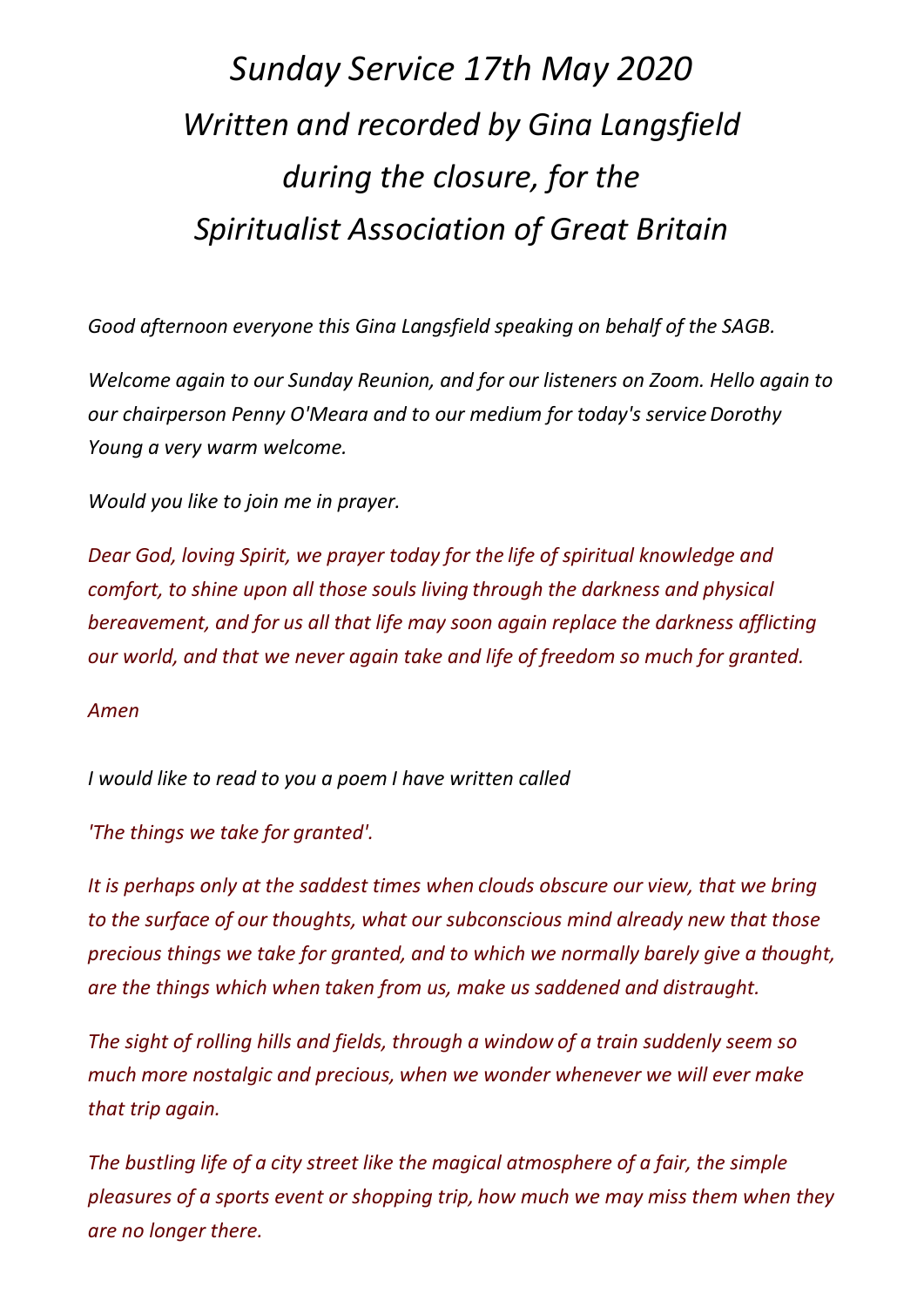*Perhaps we complain when relatives take so much of our time, and we forget to pick up the phone. Then some day we realise just how precious they are when we find ourselves suddenly alone, so ponente now those things we may have given so little thought to before we knew how suddenly they could end.*

*That simple coffee time shared together in the loving company of a devoted friend that day, out with a devoted family member.*

*Did you realise you would miss them so much. What you would give at a time when you are forced apart, to feel them once more, their loving touch. And walk arm in arm with a lost companion, the tender warmth of a kiss. How little do we stop to appreciate, all those things we soon so much miss, it shows the work we have put so much effort into.*

*The games we so love to play, the company and all the excellent plans, we once took for granted each day. The awaited holiday, at the seaside, the special occasion we so loved to share.*

*Do we ever realise just how empty life would seem, if all those people and things were no longer there. So, in future we shall always remember, when life was perfect and perhaps free from flaws, that we may suddenly find ourselves in a situation, where we are forced to stop and press pause.* 

*For these may be times we are tested, when all we value most as seemingly taken, to make us to make us realise taking things for granted, what an attitude of mind when we were mistaken* 

*So, we'll know when Spirit again return to us, those things in life which brought so much pleasure, we will never again just take them for granted, but will treat them a God given treasure, for what is given can so easily be taken away. So, we need to appreciate them with each passing season, and understand at the time we thought we had lost them, they were just borrowed from us for that reason.* 

*So, whether it is the normal London that you love and miss or whether it is Wigan or the Isle of Wight, Glasgow or Southampton, Cornwall or Dublin, Rome, Paris, New York City or anywhere across the world, may the lights and life of your home joyfully return and remain always.*